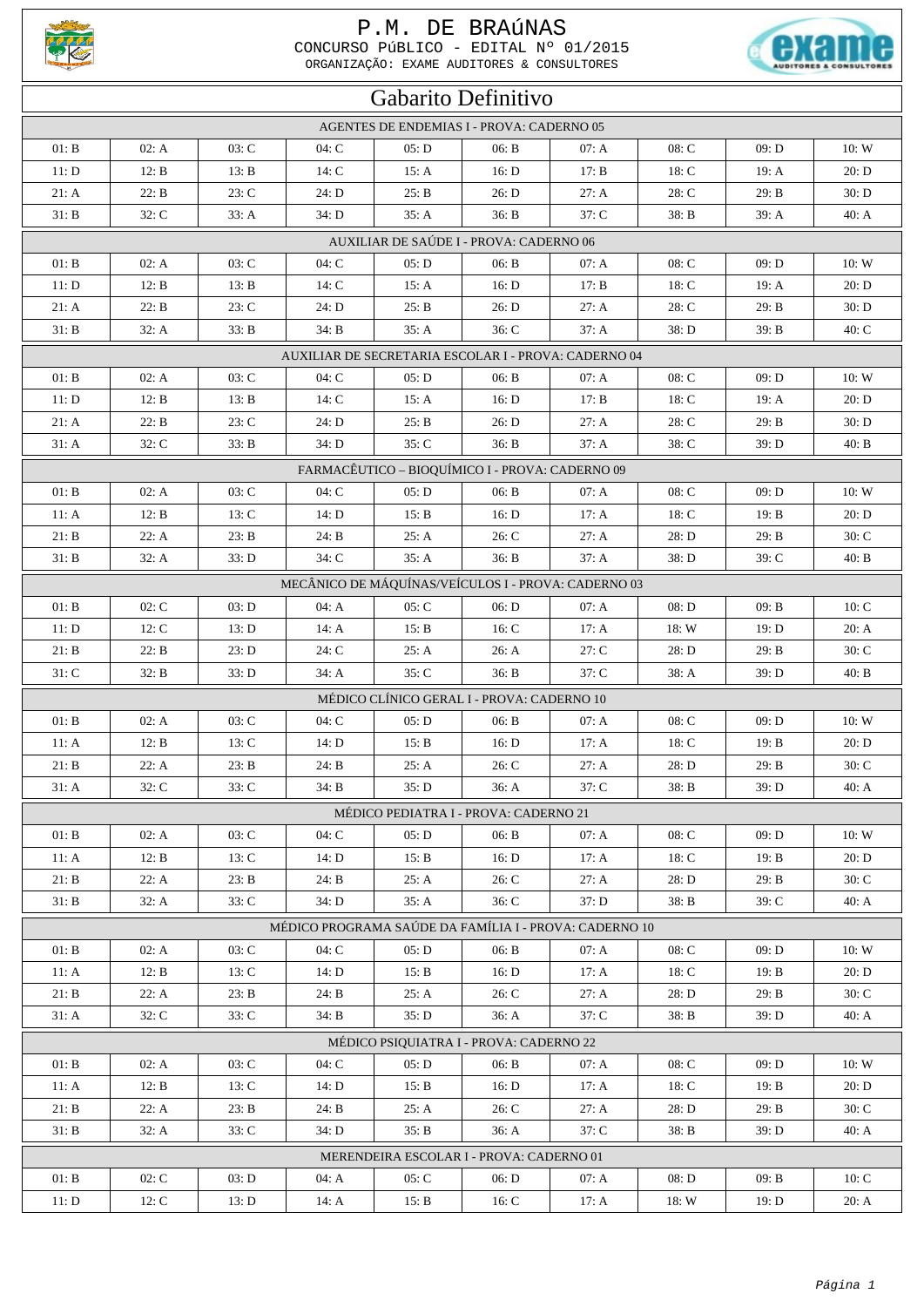|                                                      | P.M. DE BRAÚNAS<br>CONCURSO PÚBLICO - EDITAL Nº 01/2015<br>ORGANIZAÇÃO: EXAME AUDITORES & CONSULTORES |       |         |                                                |       |         |         |         |         |  |
|------------------------------------------------------|-------------------------------------------------------------------------------------------------------|-------|---------|------------------------------------------------|-------|---------|---------|---------|---------|--|
| 21: B                                                | 22: B                                                                                                 | 23: D | 24: C   | 25: A                                          | 26: A | 27: C   | 28: D   | 29: B   | $30:$ C |  |
| $31:$ C                                              | 32: A                                                                                                 | 33: A | 34: C   | 35: B                                          | 36: D | 37: D   | 38: D   | 39: B   | 40: A   |  |
| NUTRICIONISTA I - PROVA: CADERNO 23                  |                                                                                                       |       |         |                                                |       |         |         |         |         |  |
| 01: B                                                | 02: A                                                                                                 | 03: C | 04: C   | 05: D                                          | 06: B | 07: A   | 08: C   | 09: D   | 10:W    |  |
| 11: A                                                | 12: B                                                                                                 | 13: C | 14: D   | 15: B                                          | 16: D | 17: A   | 18: C   | 19: B   | 20: D   |  |
| 21: B                                                | 22: A                                                                                                 | 23: B | 24: B   | 25: A                                          | 26: C | 27: A   | 28: D   | 29: B   | 30: C   |  |
| $31:$ C                                              | 32: A                                                                                                 | 33: A | $34:$ C | 35: C                                          | 36: A | 37: B   | 38: A   | 39: D   | 40: B   |  |
| ODONTÓLOGO I - PROVA: CADERNO 11                     |                                                                                                       |       |         |                                                |       |         |         |         |         |  |
| 01: B                                                | 02: A                                                                                                 | 03: C | 04: C   | 05: D                                          | 06: B | 07: A   | 08: C   | 09: D   | 10:W    |  |
| 11: A                                                | 12: B                                                                                                 | 13: C | 14: D   | 15: B                                          | 16: D | 17: A   | 18: C   | 19: B   | 20: D   |  |
| 21: B                                                | 22: A                                                                                                 | 23: B | 24: B   | 25: A                                          | 26: C | 27: A   | 28: D   | 29: B   | 30: C   |  |
| 31: A                                                | 32: D                                                                                                 | 33: B | 34: C   | 35: C                                          | 36: A | 37: D   | 38: B   | 39: A   | $40:$ C |  |
| OPERADOR DE MÁQUINAS AGRÍCOLAS I - PROVA: CADERNO 02 |                                                                                                       |       |         |                                                |       |         |         |         |         |  |
| 01: B                                                | 02: C                                                                                                 | 03: D | 04: A   | 05: C                                          | 06: D | 07: A   | 08: D   | 09: B   | 10: C   |  |
| 11: D                                                | 12: C                                                                                                 | 13: D | 14: A   | 15: B                                          | 16: C | 17: A   | 18: W   | 19: D   | 20: A   |  |
| 21: B                                                | 22: B                                                                                                 | 23: D | 24: C   | 25: A                                          | 26: A | 27: C   | 28: D   | 29: B   | 30: C   |  |
| 31: A                                                | 32: C                                                                                                 | 33: B | 34: A   | 35: D                                          | 36: B | $37:$ C | 38: A   | 39: D   | 40: B   |  |
| PEDAGOGO I - PROVA: CADERNO 12                       |                                                                                                       |       |         |                                                |       |         |         |         |         |  |
| 01: B                                                | 02: A                                                                                                 | 03: C | 04:C    | 05: D                                          | 06: B | 07: A   | 08: C   | 09: D   | 10:W    |  |
| 11: D                                                | 12: B                                                                                                 | 13: B | 14: C   | 15: A                                          | 16: D | 17: B   | 18: C   | 19: A   | 20: D   |  |
| 21: A                                                | 22: B                                                                                                 | 23: C | 24: D   | 25: B                                          | 26: D | 27: A   | $28:$ C | 29: B   | 30: D   |  |
| $31:$ C                                              | 32: C                                                                                                 | 33: B | 34: D   | 35: A                                          | 36: A | $37:$ C | 38: B   | 39: A   | 40: D   |  |
| PROFESSOR DE EDUCAÇÃO FÍSICA I - PROVA: CADERNO 13   |                                                                                                       |       |         |                                                |       |         |         |         |         |  |
| 01: B                                                | 02: A                                                                                                 | 03: C | 04: C   | 05: D                                          | 06: B | 07: A   | $08:$ C | 09: D   | 10:W    |  |
| 11: D                                                | 12: B                                                                                                 | 13: B | 14: C   | 15: A                                          | 16: D | 17: B   | 18: C   | 19: A   | 20: D   |  |
| 21: A                                                | 22: B                                                                                                 | 23: C | 24: D   | 25: B                                          | 26: D | 27: A   | 28: C   | 29: B   | 30: D   |  |
| 31: D                                                | 32: B                                                                                                 | 33: B | $34:$ C | 35: A                                          | 36: D | 37: B   | $38:$ C | 39: A   | 40: D   |  |
|                                                      |                                                                                                       |       |         | PROFESSOR P-1 I - PROVA: CADERNO 14            |       |         |         |         |         |  |
| 01: B                                                | 02: A                                                                                                 | 03: C | 04: C   | 05: D                                          | 06: B | 07: A   | 08: C   | 09: D   | 10:W    |  |
| 11: D                                                | 12: B                                                                                                 | 13: B | 14: C   | 15: A                                          | 16: D | 17: B   | 18: C   | 19: $A$ | 20: D   |  |
| 21: A                                                | 22: B                                                                                                 | 23: C | 24: D   | 25: B                                          | 26: D | 27: A   | 28: C   | 29: B   | 30: D   |  |
| 31: B                                                | 32: C                                                                                                 | 33: A | 34: D   | 35: A                                          | 36: B | 37: C   | 38: D   | 39: A   | 40: D   |  |
|                                                      |                                                                                                       |       |         | PROFESSOR P-2 I GEOGRAFIA - PROVA: CADERNO 15  |       |         |         |         |         |  |
| 01: B                                                | 02: A                                                                                                 | 03: C | 04: C   | 05: D                                          | 06: B | 07: A   | $08:$ C | 09: D   | 10:W    |  |
| 11: D                                                | 12: B                                                                                                 | 13: B | 14: C   | 15: A                                          | 16: D | 17: B   | 18: C   | 19: A   | 20: D   |  |
| 21: A                                                | 22: B                                                                                                 | 23: C | 24: D   | 25: B                                          | 26: D | 27: A   | $28:$ C | 29: B   | 30: D   |  |
| 31: B                                                | 32: A                                                                                                 | 33: D | 34: C   | 35: B                                          | 36: C | 37: A   | 38: D   | 39: B   | $40:$ C |  |
|                                                      |                                                                                                       |       |         | PROFESSOR P-2 I HISTORIA - PROVA: CADERNO 16   |       |         |         |         |         |  |
| 01: B                                                | 02: A                                                                                                 | 03: C | 04:C    | 05: D                                          | 06: B | 07: A   | $08:$ C | 09: D   | 10:W    |  |
| 11: D                                                | 12: B                                                                                                 | 13: B | 14: C   | 15: A                                          | 16: D | 17: B   | 18: C   | 19: A   | 20: D   |  |
| 21: A                                                | 22: B                                                                                                 | 23: C | 24: D   | 25: B                                          | 26: D | 27: A   | 28: C   | 29: B   | 30: D   |  |
| 31: D                                                | 32: B                                                                                                 | 33: A | 34: C   | 35: D                                          | 36: B | 37: A   | $38:$ C | 39: C   | 40: D   |  |
| PROFESSOR P-2 I INGLÊS - PROVA: CADERNO 17           |                                                                                                       |       |         |                                                |       |         |         |         |         |  |
| 01: B                                                | 02: A                                                                                                 | 03: C | $04:$ C | 05: D                                          | 06: B | 07: A   | $08:$ C | 09: D   | 10:W    |  |
| 11: D                                                | 12: B                                                                                                 | 13: B | 14: C   | 15: A                                          | 16: D | 17: B   | 18: C   | 19: A   | 20: D   |  |
| 21: A                                                | 22: B                                                                                                 | 23: C | 24: D   | 25: B                                          | 26: D | 27: A   | $28:$ C | 29: B   | 30: D   |  |
| 31: B                                                | 32: A                                                                                                 | 33: C | 34: B   | 35: D                                          | 36: A | 37: B   | $38:$ C | 39: D   | 40: A   |  |
|                                                      |                                                                                                       |       |         | PROFESSOR P-2 I MATEMÁTICA - PROVA: CADERNO 18 |       |         |         |         |         |  |
| 01: B                                                | 02: A                                                                                                 | 03: C | 04:C    | 05: D                                          | 06: B | 07: A   | 08: C   | 09: D   | 10:W    |  |